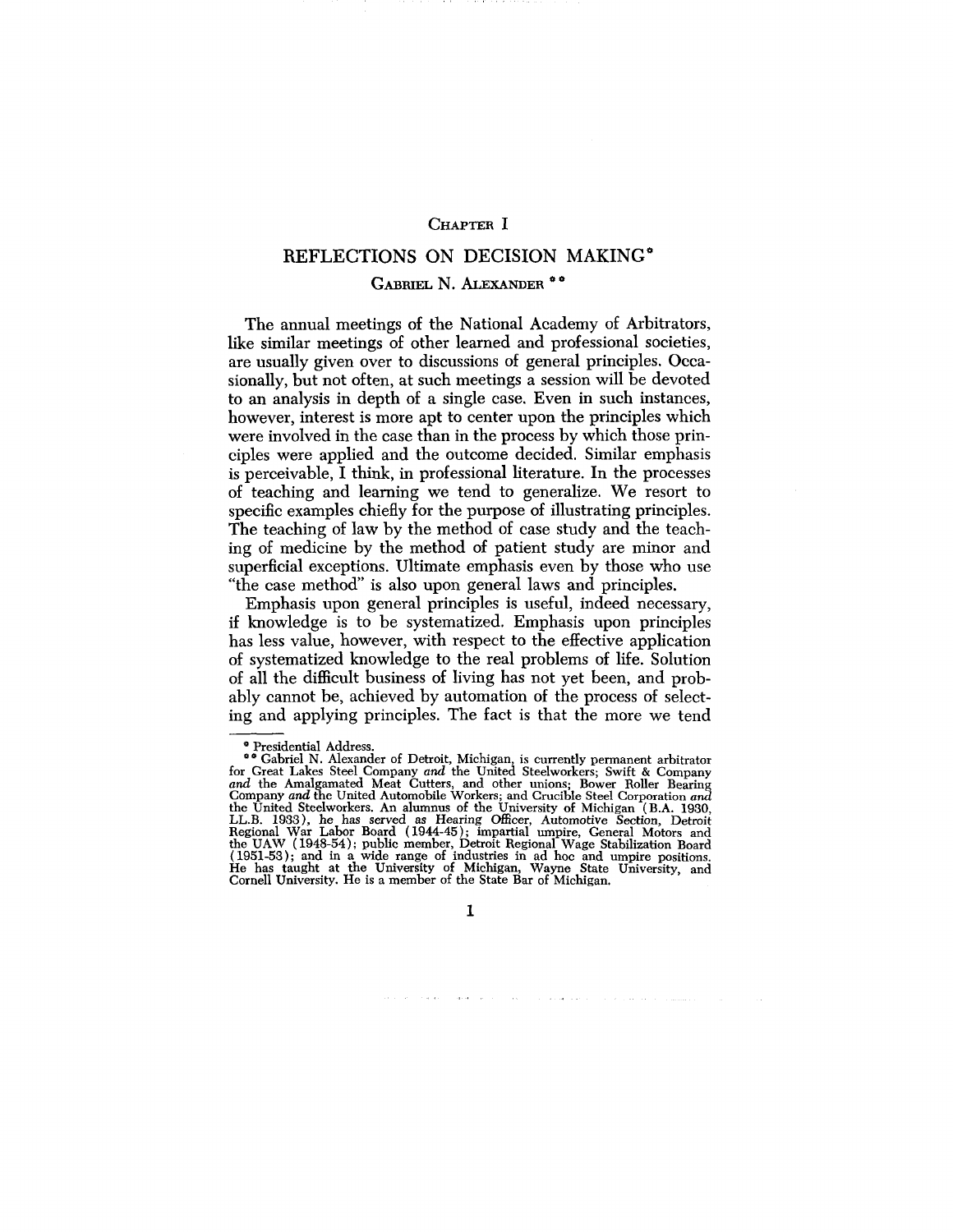to generalize, the less exact we become. The more general a statement of rule or law, the more difficult it becomes to apply to reality. To postulate as a principle that an employee may or should be discharged for "just cause" is less exact, and therefore less helpful in dealing with particular cases, than to state more specifically the kinds of misconduct for which an employee may and should be discharged. Industrial society, as all society, must have rules of general nature to guide the activities of its members. In the application of those rules, however, one should recognize that no two reality situations are ever exactly the same, and that as to many situations the rules cannot be applied with mathematical precision. Aristotle's concepts of identity constitute useful aids in dealing with individual problems, but they do not automatically solve them. "General propositions," said Mr. Justice Holmes, "do not decide concrete cases." And, to quote him again, "The life of the law has not been logic, it has been experience."

The business of arbitrators, like the business of judges, is to decide concrete cases. The business of companies and unions includes, among other things, the definition of general propositions. Arbitrators cannot decide concrete cases without relying in part upon principles, rules, and logic, but neither can they make decisions solely by reliance upon, or automatic application of them. To decide a concrete case, arbitrators like judges must do more than call to mind the one proper principle. They must at times make choices among conflicting principles, and at times proceed to resolution with little or no help from authoritative principles. Every decision involves the exercise of volition or initiative in order to cross the ground which lies between the outpost of general principle and the objective of concrete and specific choice.

Speaking broadly, with reference to the whole complex of problems which confront human beings, the exercise of volition which is necessary to the solution of a particular problem or "case" is frequently not a difficult task. Often it is so easy that one does it subconsciously or semiconsciously: "from force of habit," as we say. Each day we arise, dress, eat, work, entertain ourselves, and retire, pursuant to many decisions, the making of which is a matter of habit, and as to which we are barely conscious. Another group of problems are resolved by most of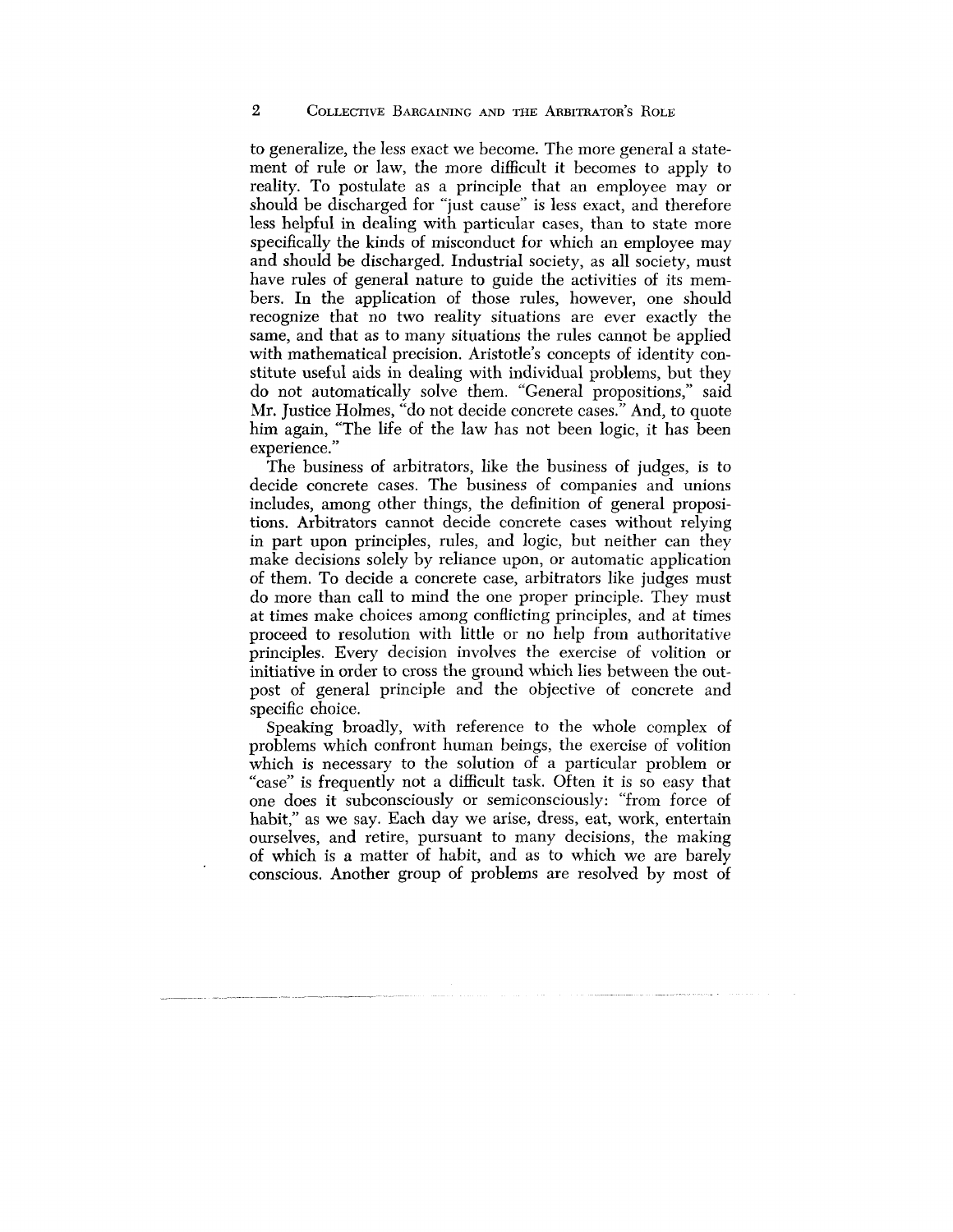us at a more conscious level, but do not demand much effort. We buy one suit or tie, rather than another. We make plans for minor business activities, social activities, and the like. Occasionally, but not too often, in this mid-ground of problem solving, we are stymied, but seldom for long.

A third group of problems places heavier, sometimes excruciating, demands upon us. Arbitrators are not the only ones so affected, to be sure. Others in all walks of life are similarly tried. But arbitrators in labor disputes, I believe, encounter more than their per capita share of such difficult problems. The reason is that they function at one significant front line of the 20th Century expansion of society, beyond the breastworks of well-defined customs and habits.

Not long after I became regularly engaged in arbitration, I began to realize that the making of decisions is not as easy as it originally appeared to be. I became curious about the nature of the decision-making process itself, over and beyond any curiosity about the rules and principles which largely affect decisions, and over and beyond the process of writing opinions. Opinion writing, we all know, is not the same thing as decision making, although the two are undoubtedly interrelated. Let me share with you some of the thinking of others about decision making, a topic that seldom is discussed.

Some years ago an issue of Fortune magazine carried an article about decision making by corporate executives. The author asked a number of such executives to describe how they went about making decisions. Some of those interviewed were unable or unwilling to articulate the subjective process, and one went so far as to assert that it was indescribable and better left unexamined for fear of harming it. That may be called a primitive point of view, but it is not unrealistic. It has the advantage of simplicity. Certainly it is remarkably outgoing and avoids the pain of introspection. Others with more fortitude have not been so timid about attempting, at least, to discern the subjective nature of the decision-making process. Among the moderns, one of the first was Judge Cardozo, who delivered four exquisite essays about decision making by judges, which were published and republished under the title, *The Nature of the Judicial Process.* In them he recognized that the processes by which judges shape their judgments were not wholly within their own aware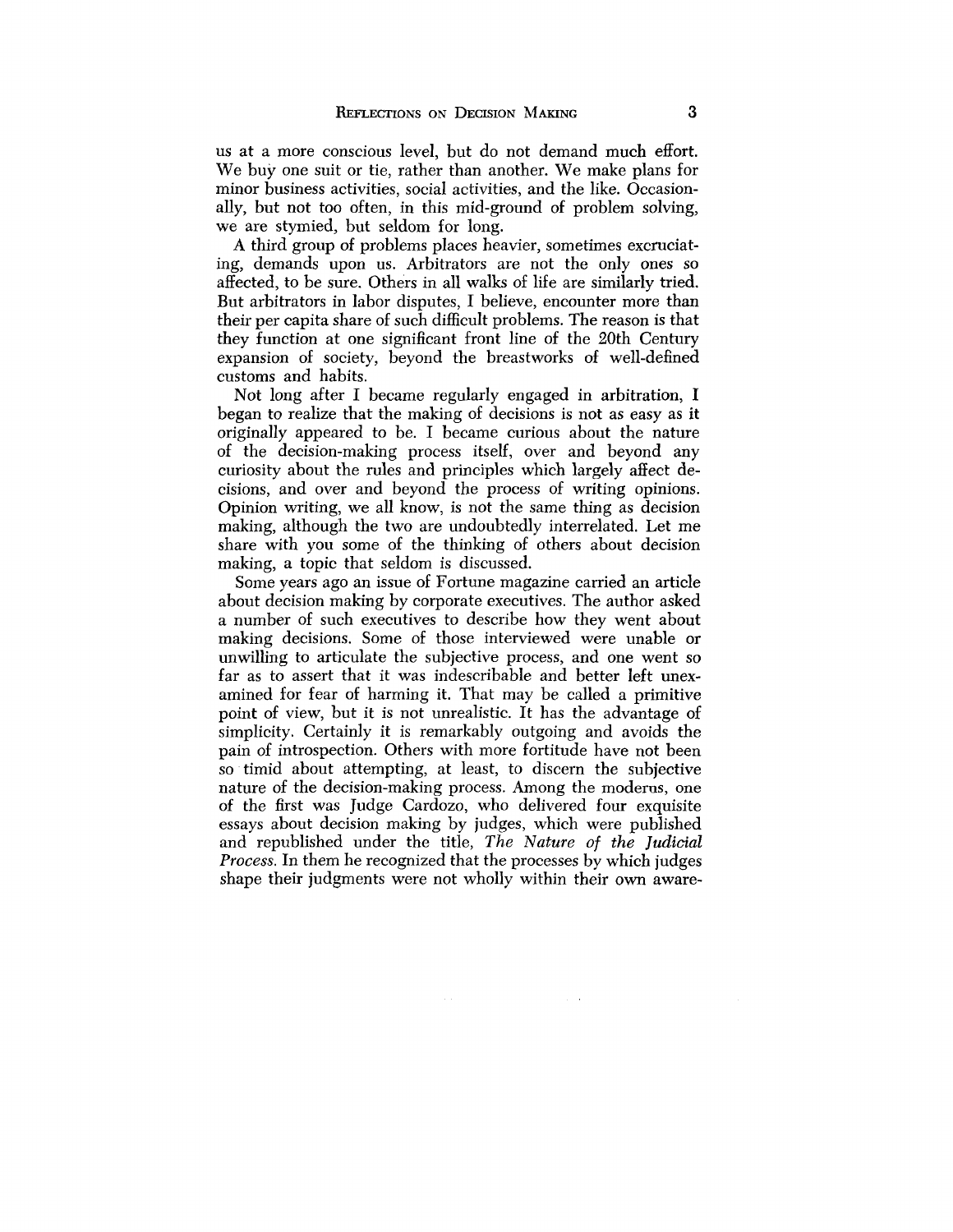ness. After discussing the impact of precedents, logic, philosophy, and other conscious forces, he said

"Deep below consciousness are other forces, the likes and dislikes, the predilections and the prejudices, the complex of instincts and emotions and habits and convictions which make the man, whether he be litigant or judge." (Lecture IV, page 167)

and that

"There has been a certain lack of candor in much of the discussion of the theme, or rather perhaps in the refusal to discuss it, as if judges must lose respect and confidence by the reminder that they are subject to human limitation." (ibid)

While Cardozo's essays are required reading for anyone truly interested in modern jurisprudence, they touch only lightly (as the author himself conceded, p. 167) upon the subjective aspects of the decision-making process. Judge Cardozo said by way of conclusion on our present point of interest that

"The training of the judge, if coupled with what is styled the judicial temperament, will help in some degree to emancipate him from the suggestive power of individual dislikes and prepossessions." (ibid, p. 176)

He did not elaborate upon what he meant by "the training of the judge" or "the judicial temperament." These are traditional conceptions, but they do not satisfy persistent present day inquiry as to the nature of the decision-making process.

About a decade after Judge Cardozo's essays were first published, Jerome Frank's book *Law and the Modern Mind* appeared. Intent upon relieving the law and judges from what he believed to be delusive misconceptions, both internal and external, as to the objectivity of legal decisions, Mr. Frank attempted to probe more deeply into the nature of the subjective process by which all men, including judges, reach decisions. He said in part

"The process of judging, so the psychologists tell us, seldom begins with a premise from which a conclusion is subsequently worked out. Judging begins rather the other way around—with a conclusion, more or less vaguely formed: a man ordinarily starts with such a conclusion and afterwards tries to find premises which will substantiate it. If he cannot to his satisfaction find proper arguments to link up his conclusion with premises which he finds acceptable, he will, unless he is arbitrary or mad, reject the con-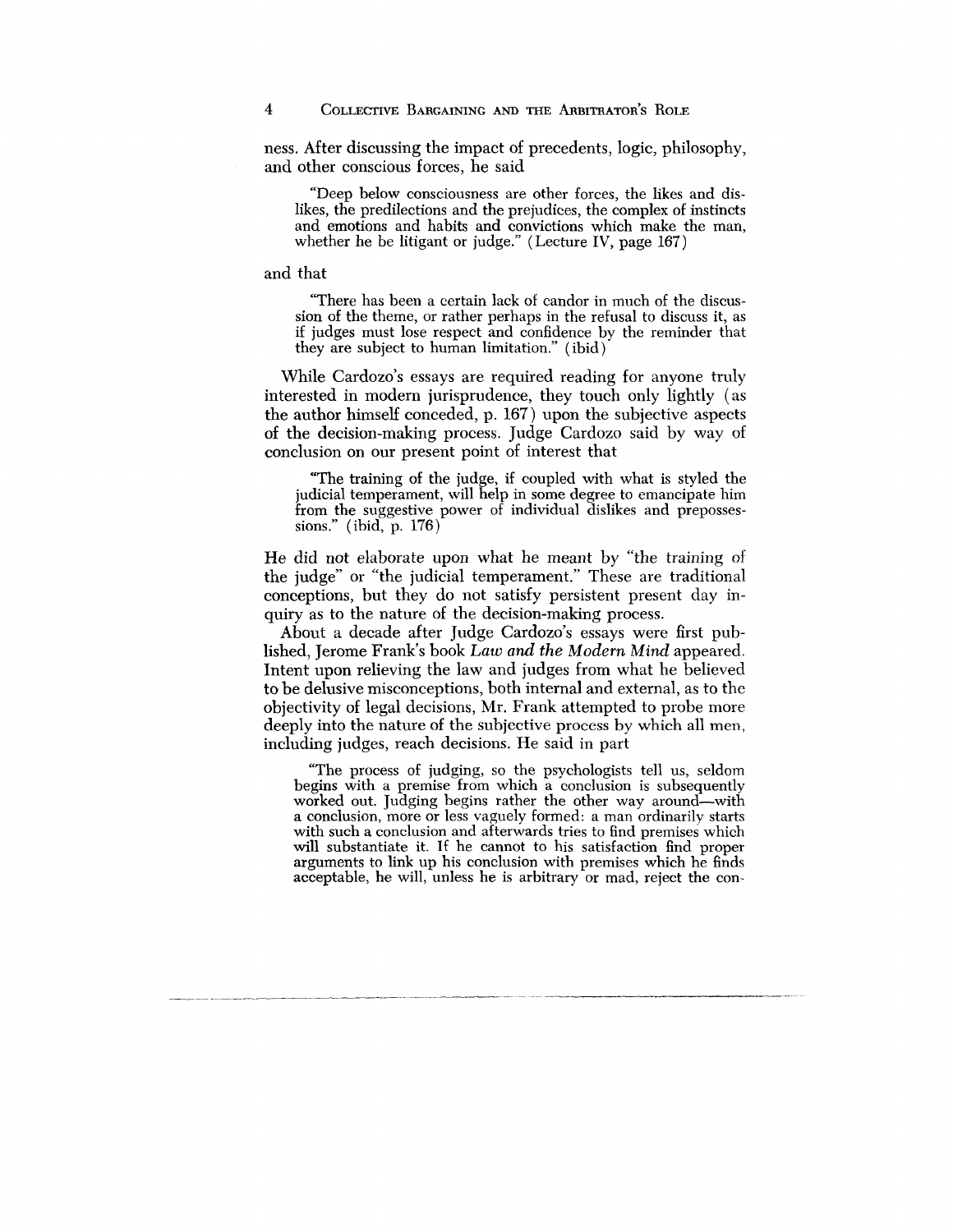elusion and seek another . . . Judicial judgments, like other judgments doubtless in most cases are worked out backwards from conclusions tentatively formed." (Chapter XII, p. 100-101)

Quoting from another, Mr. Frank asserted that

"The judge really decides by feeling and not by judgment, by hunching and not by ratiocination, such ratiocination appearing only in the opinion. The vital motivating impulse for the decision is an *intuitive sense* of what is right or wrong in the particular case: . . ." (page 104)

The notion that "intuition" or, to use a broader word, "personality" substantially affects the behavior and thinking of individuals is now widely accepted. But Mr. Frank acknowledged, and later psychiatric research bears him out, that a man's "personality" is not unaffected by his education and training. The judge's "hunch" is an educated hunch. The "gestalt," or totality of affect and response, of any man is a reflection of everything that ever happened to him, including his formal education as well as other environmental forces. The "intuitive sense" of an educated man living in the western free world is not the same as the "intuitive sense" of an aborigine. Intuitions in men are susceptible to conditioning in manner comparable to Pavlov's famous experiments with conditioned reflexes in animals.

Let me call your attention to two other writings which touch upon the process of decision making. Philosopher John Dewey wrote

"Deliberation is a dramatic rehearsal *(in imagination)* of various competing possible lines of action . . . Deliberation is an *experiment* in finding out what the various lines of possible action are really like. It is an *experiment* in making various combinations of related elements .. . to see what the resultant action *would be like* if it were entered upon. But the trial is in *imagination,* not in overt fact . . ." *(Intelligence in the Modern World,* page 755; emphasis added)

With respect to the decision or choice which closes out deliberation, Dewey said it consists of

"Simply hitting in *imagination* upon an object which furnishes an adequate stimulus to the recovery of overt action. Choice is made as soon as some . . . combination . . . finds a way fully open. Then energy is released. The mind is made up, composed, unified." (ibid p. 757; emphasis added)

a mortal contract and other and companies are a serious companies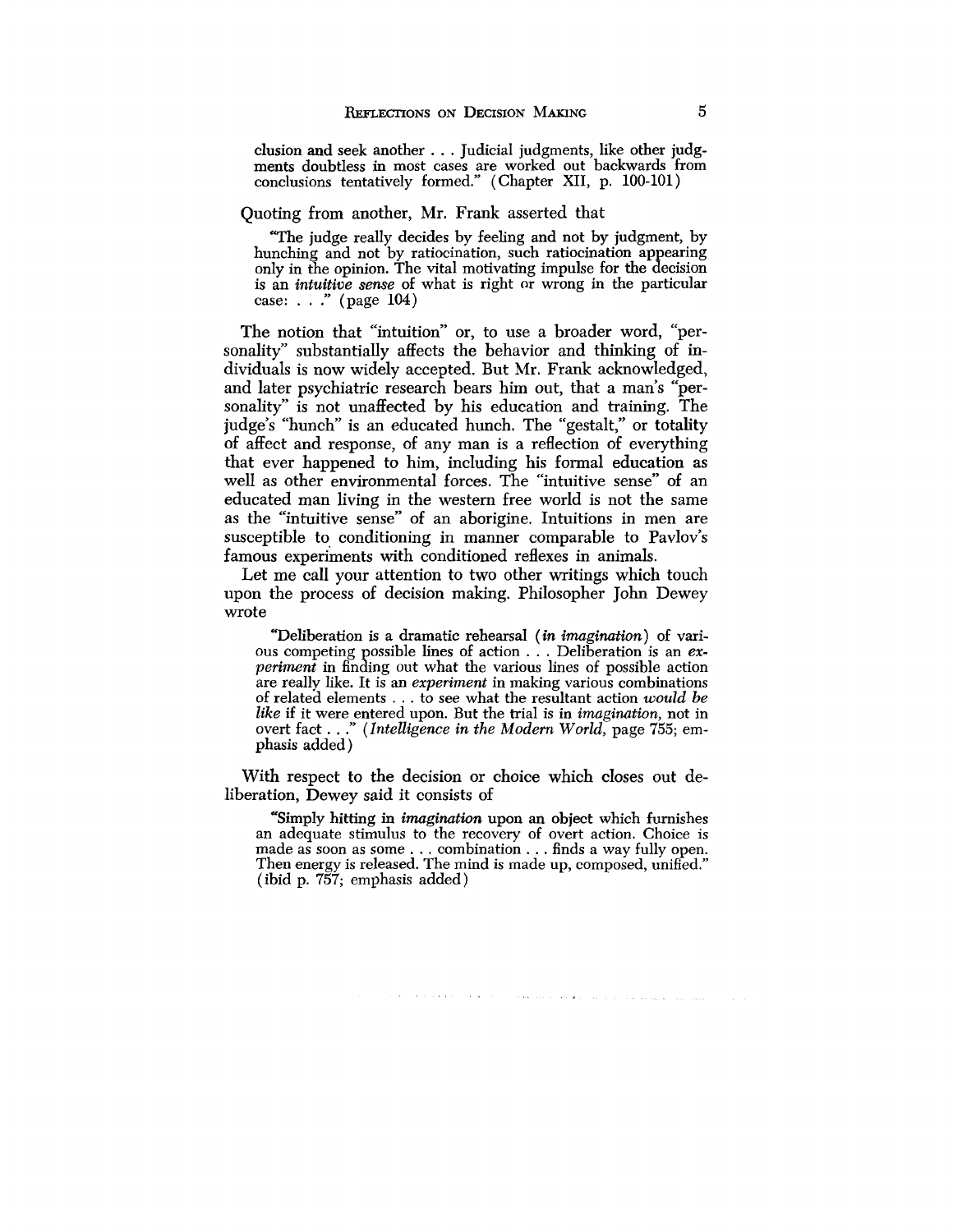The significance of *imagination* in the making of decisions was also noted by at least one author in the field of business management.

In a monograph entitled "Managerial Decision Making" (*Journal of Business of the University of Chicago,* January, 1950) Professor Robert Tannenbaum analyzed the process of decision making, particularly by business executives. He pointed out that, ideally, executives should make decisions only after they have identified and evaluated the real consequences of the various alternatives open to them. However, he conceded and emphasized that this *ideal* can never be *achieved,* because most of the important consequences of executive decisions lie in the future, and therefore can only be *imagined.* Tannenbaum concluded that decisions can never be wholly *rational.* Indeed, he went further and asserted that if all the future consequences of alternative courses of action were accurately known, there would be no need to exercise *judgment* as to choices among them. I, myself, would add: that when the future consequences of possible alternatives are *truly known,* it becomes possible to resolve problems entirely by the application of *formulas.* This is the sort of "thinking" or decision making that modern electronic computers can achieve. The better machines are capable of performance pursuant to *highly complex formulas,* but they cannot exercise what we call *judgment* because they cannot *imagine* for themselves the probable outcome of courses of action which are not mathematically ascertainable.

I have cited students of jurisprudence, philosophy, and business. I could also cite psychologists and others. All seem to agree that the subjective *process* involved in making decisions is a dynamic one, involving both *rational thought* and imaginative projection as to consequences. It includes conscious determination of values and application of logic, and subconscious or halfconscious leanings or predilections. In the course of deliberation, the mind traverses paths among known facts, tentative conclusions, and supporting principles, searching for a route and destination that will be satisfying to the personality. The satisfaction being sought is not confined to the intellect; it permeates the whole of the being. In the highly uncertain problem areas of the sort dealt with by arbitrators, this sense of satisfaction is seldom complete. Doubts are almost never completely dispelled.